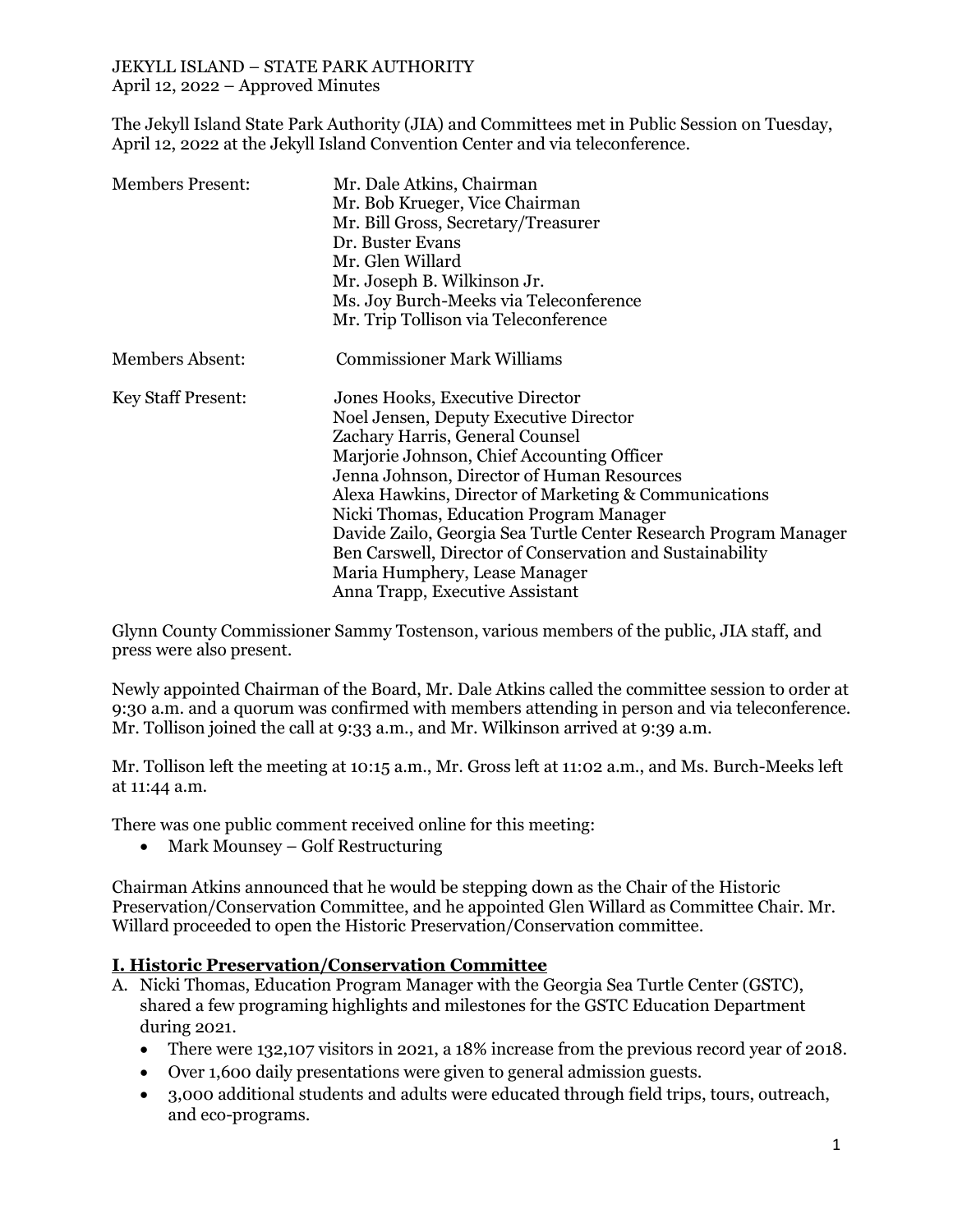April 12, 2022 – Approved Minutes

- Fifty-four "Virtual Field Trip" sessions were held in 2021, educating approximately 1,500 students.
- A video of a turtle nest hatching on Jekyll Island reached 46,000 viewers, a record for the GSTC social media channels.
- There were 151 "Adopt-a-Nest" adoptions, which more than doubled the prior year's record sales.
- 400 guests participated in Evening Turtle Walks, during which fourteen nesting females were encounters.
- 100 guests participated in Sunrise Turtle Walks, with about 38% of those participants encountering hatchlings.

Thomas discussed the impact these experiences have on guests, creating stewards for Jekyll Island, and she closed with the following reminders for upcoming events:

- April 30, 2022: Turtle Crawl and Shell-E-Brate
- June through August 2022: Evening and Sunrise Turtle Walks
- 2023: Sea Turtle Camp returns
- B. Davide Zailo, Georgia Sea Turtle Center Research Program Manager, provided an update on the Terrapin Conservation and Causeway Management program. He noted that the major threat facing Diamondback Terrapins is road mortality. GSTC partnered with Animex Wildlife Management Solutions to test the effectiveness of fencing in reducing terrapin mortality. Based on fourteen years of road mortality data, a 1,000-foot area of the Jekyll Causeway was selected for the project test site. A high-density plastic fencing has been installed along with educational signage informing visitors of the conservation effort. The GSTC team will monitor the site daily to determine the effectiveness of the fencing between late April and August, and the findings will be shared with Georgia Department of Natural Resources and Georgia Department of Transportation to inform management strategies for the species across the region.
- C. Ben Carswell, Director of Conservation and Sustainability, presented Request of Information (RFI) #246. This RFI would serve as an information gathering tool regarding renewable energy components such as what the market looks like, what opportunities are available, along with any potential risks. The goal of the RFI is to strengthen Jekyll's position related to potential renewable energy projects in the future.

A motion to recommend approving and issuing RFI #246 for Renewable Energy Procurement, pending additional legal review was made by Mr. Krueger and seconded by Mr. Wilkinson. The motion carried unanimously.

There were no public comments.

# **II. Finance Committee**

- A. Mr. Bill Gross, Finance Committee Chair summarized the March Financials including an overview of Revenues, Expenses, Net Operating Cash, Traffic Statistics, and Hotel Statistics.
	- Revenues were \$2,831,676
	- Expenses were \$2,268,759.
	- Net Operating Cash Income was \$562,917.
	- Total Traffic Counts were 126,968 vehicles.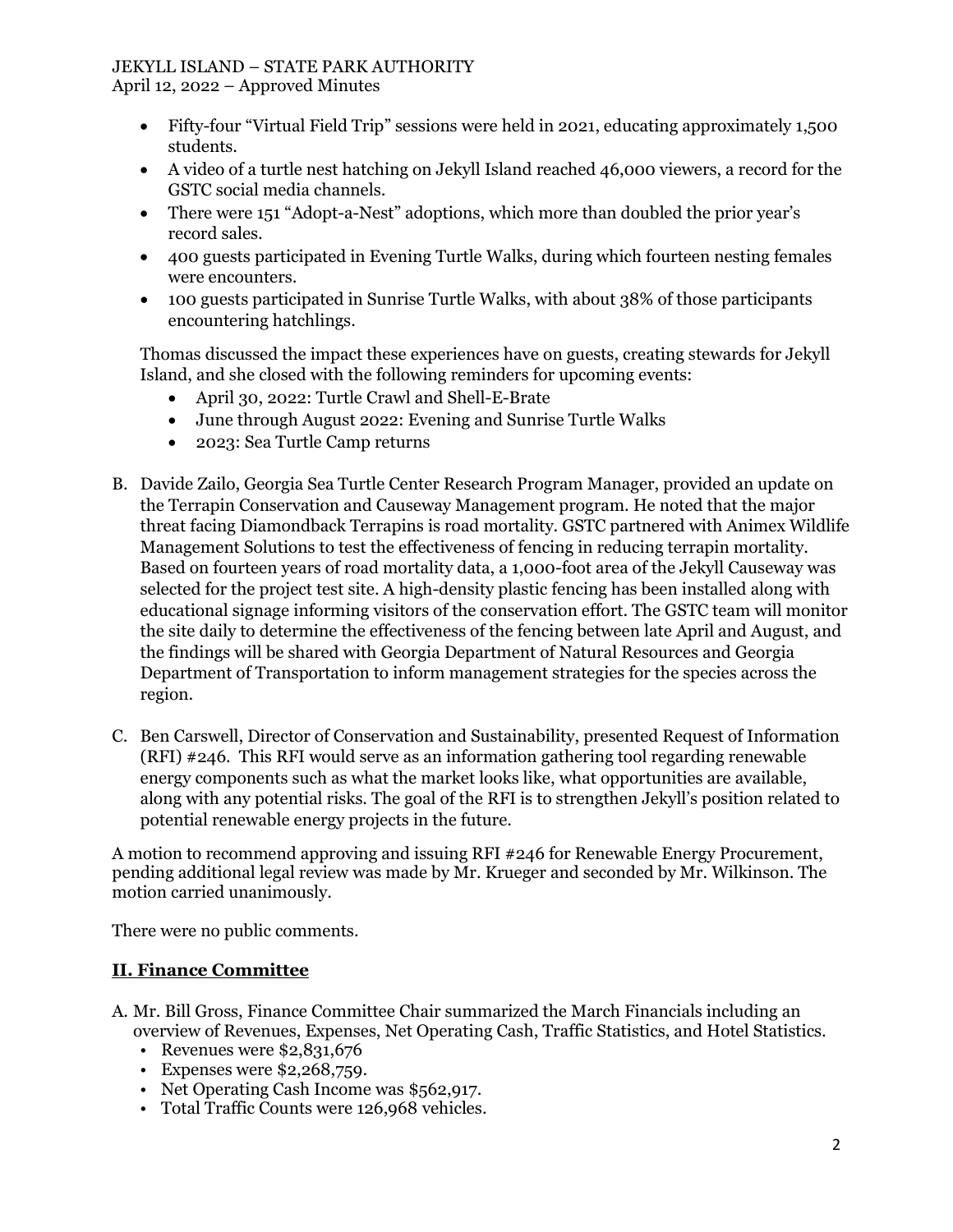April 12, 2022 – Approved Minutes

- Hotel Revenues were reported at \$6.7 million with a 73.2% Occupancy Rate.
- B. Jenna Johnson, Director of Human Resources, commented on the current difficulties seen nationwide with employee recruitment and retention. To help address these issues within the Authority, she requested a pay increase for JIA employees to include: a \$5,000 annual salary increase to begin April 22nd and a one-time payment up to \$4,300 based on length of service for full-time employees as well as an hourly pay increase up to \$2.41 per hour and a one-time payment up to \$1,500 based on number of hours worked for part-time employees.

Marjorie Johnson, Chief Accounting Officer, explained that funding for the one-time payments and pay increases for May and June will be funded out of current year income, and pay increases for the following year would be included in the FY23 budget.

Jones Hooks, Executive Director, supported this request noting that this pay increase is similar to the \$5000 pay increase Governor Kemp approved for state employees, which as an Authority, JIA employees were not eligible to receive. He also reminded everyone that during the pandemic, almost every JIA employee was furloughed, and he believes this is an appropriate use of extra funds in the personnel budget.

A motion to recommend approving the pay increases and one-time payment for JIA Employees as recommended by staff was made by Mr. Wilkinson and seconded by Dr. Evans. The motion carried unanimously.

There were no public comments.

## **III. Human Resources Committee**

A. Jenna Johnson, Director of Human Resources, announced the retirement of Stanley Vidrine who is retiring after twenty-one years of full-time service with the JIA.

Noel Jensen, Deputy Executive Director, commented on Mr. Vidrine's dedication to keeping the Jekyll Island Causeway and beaches clean from litter during his time with JIA. He also noted that Stanley holds the record for the number of terrapin reports on the causeway called into the GSTC.

Jones Hooks, Executive Director, commented that Stanley always did his job with a smile, and he wished Stanley luck in his retirement.

There were no public comments.

# **IV. Marketing Committee**

- A. Alexa Hawkins, Director of Marketing & Communications, provided an update highlighting the following items:
	- There are currently several  $75<sup>th</sup>$  Anniversary brand campaign billboards promoting Jekyll Island on display.
	- An ad promoting the Convention Center was printed in a new publication *GaBiz*. The intended reach of this publication is the Georgia business community.
		- o Board members were provided a copy of this publication.
	- A recent social media giveaway for a limited addition Faith Chapel's Tiffany Window inspired Island Treasure resulted in substantial growth in the Mosaic Facebook audience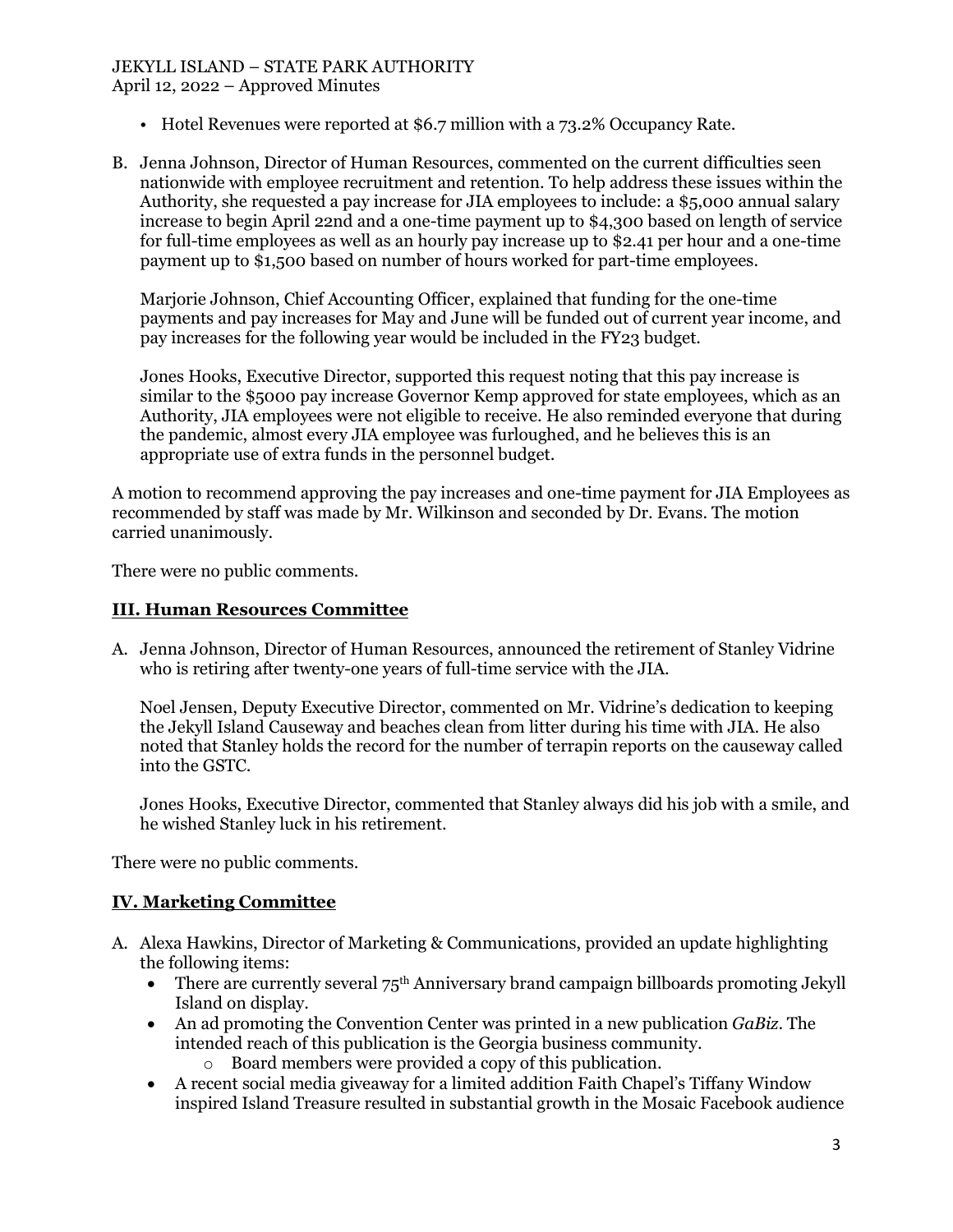April 12, 2022 – Approved Minutes

and the Jekyll Island Instagram audience over just five days, with 3,246 individuals participating in the giveaway.

- *The Color Purple* film production resulted in approximately \$600,000 in economic impact across Jekyll Island including hotels, restaurants, parking fees, and JIA leases.
- Another production that filmed on Driftwood Beach in March 2021, *The In Between* was recently released via Paramount, and the Jekyll Island State Park Authority is thanked in the ending credits, as that is now a contract requirement for films shot on Jekyll Island.

There were no public comments.

#### **V. Legislative Committee**

No report.

#### **VI. Committee of the Whole**

- A. Zach Harris, General Counsel, provided a litigation update. Current pending litigation includes three personal injury cases and two cases pertaining to intellectual property disputes.
- B. Zach Harris, General Counsel, presented the request for ratification of 2010 Lease Agreement Form. He provided background information noting that on January 26, 2010, the JIA Board approved a residential lease extension policy. At the time 627 leases were eligible for extension, and 614 persons signed the new leases with updated terms and incentives by the December 31, 2010 deadline. For those who chose not to sign during the 2010 period, the Board adopted a standard form lease.

In response to a request from a lessee to revisit the terms of the lese, specifically the rent on the standard form lease, Harris recommended that the Board ratify the terms of the standard 2010 form to reiterate that those terms will still apply to any lessee or any assignee currently under the old lease who chooses to switch over to the 2010 standard lease.

A motion to recommend ratifying the 2010 Lease Agreement Form as recommended by staff was made by Mr. Krueger and seconded by Mr. Gross. The motion carried unanimously.

C. Maria Humphrey, Lease Manager, presented a proposal for a rental agreement with The Purple Turtle Signature Store, LLC. The agreement will be for the property located at 101 Old Plantation Road, commonly referred to as the Infirmary building and formerly know as Furness Cottage. The annual rental rate for the agreement will be \$43,542. The owners of the store will be Dougals, Vicki, and Michaela Craven, and the premises shall be used by the tenant solely as a retail clothing store selling Lilly Pulitzer and Sugartown Worldwide, LLC or parent company Oxford industries, Inc. related brand items.

A motion to recommend approving the Rental Agreement with The Purple Turtle Signature Store, LLC, pending additional legal review was made by Mr. Gross and seconded by Mr. Willard. The motion carried unanimously.

D. Jones Hooks, Executive Director, provided an update on the 2022 Special Purpose Local Option Sales Tax (SPLOST). He explained that the JIA hired a firm to conduct a sales tax analysis to determine estimated tax revenue generated by Jekyll Island, since this is not something that the Georgia Department of Revenue tracks. The report prepared by KB Advisory Group analyses the potential amount of sales taxes that could be generated from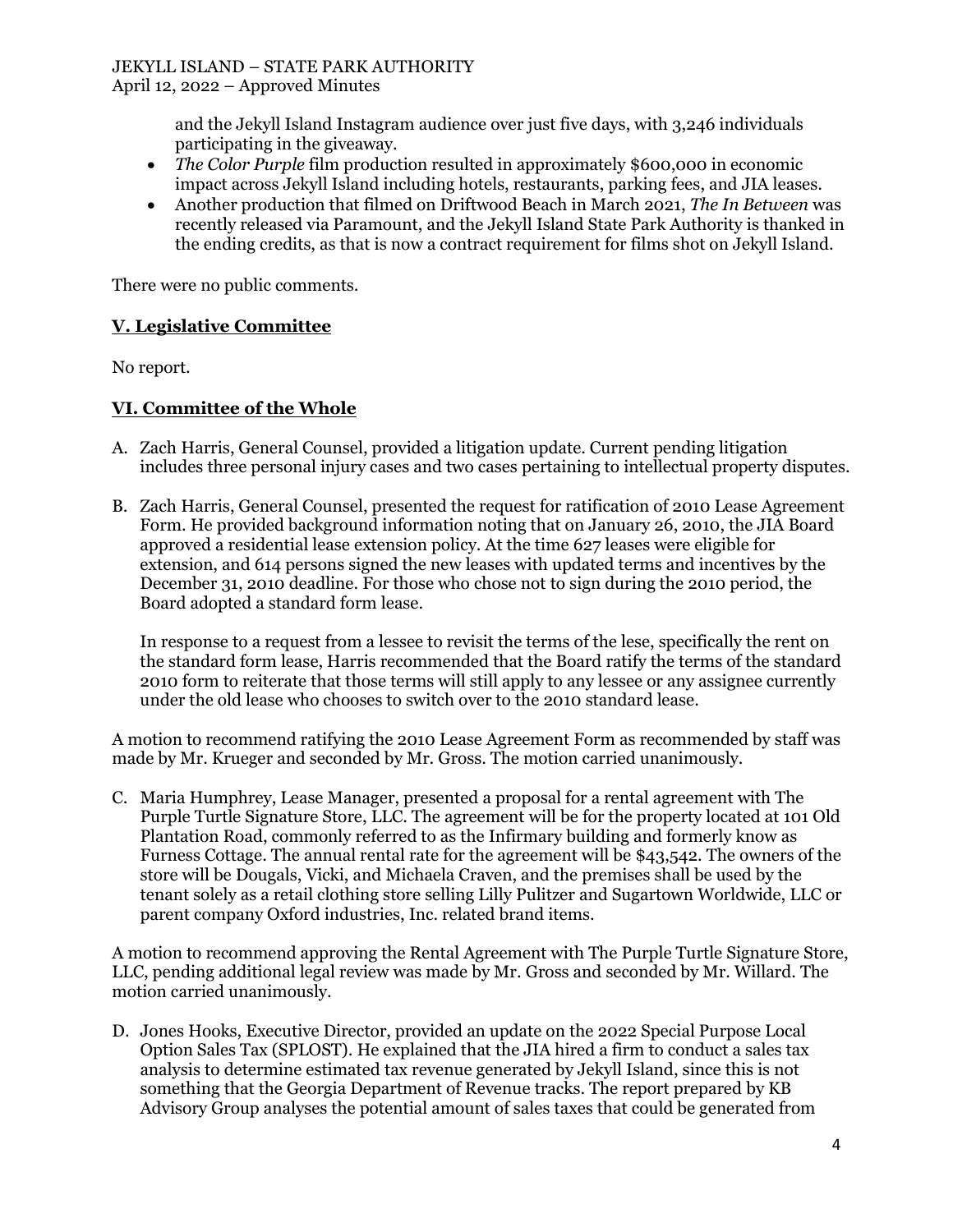#### April 12, 2022 – Approved Minutes

Jekyll Island should voters in Glynn County approve the future use of a SPLOST. The analysis is based on the level of taxable sales activities which Jekyll Island generated in 202 and includes a projection of potential SPLOST revenues over a five-year period, beginning in 2023. A few findings of the analysis include:

- Jekyll Island generated a projected \$168 million in taxable sales in 2021.
- Jekyll Island is projected to generate \$12 million in SPLOST revenue over five years (2023-2027).
- Jekyll Island generated an estimate \$7.5 million in sales taxes to the State of Georgia in 2021.

The report has also been shared with the Glynn County Board of Commissioners. Commissioner Sammy Tostenson commented on the intended future distribution of SPLOST revenue. He noted that as an authority, JIA historically receives a portion of the surplus, but since Jekyll Island has recently become part of Glynn County's District 1, Tostenson would like to provide additional funds from his District's budget to enhance planned projects on Jekyll.

Hooks reminded the Board that the following projects are the suggested SPLOST projects for Jekyll Island, totaling approximately \$3.1 million:

- Fishing pier renovations
- Bike path completion to the guest information center
- Design and permitting for Driftwood Beach bike path renovations, or JIA will cover the design portion, and potential SPLOST funds would be used for construction
- Sanitary sewer line repairs
- E. Jones Hooks, Executive Director, introduced Richard Singer from the National Golf Foundation (NGF), who has been assisting with analyzing Jekyll Island Golf since 2016. JIA invited Singer back to provide an update to the 2017 strategic review of the Jekyll Island Golf Club (JIGC).

Richard Singer, National Golf Foundation, explained that through re-evaluating the 2017 NGF report, reviewing the Vincent Golf Design "Jekyll Island Authority Golf Master Plan", meeting with JIA officials and golf staff, financial analyses, and conducting an extensive market analysis, NGF was able to recommend seven guiding principles for Golf Improvement Planning:

- 1. The Jekyll Island Golf Course needs to be enhanced and modernized.
- 2. A full complement of 63 holes is not ideal for JIGC.
- 3. Retaining all 18 holes of the current Oleander golf course is likely not sustainable.
- 4. Any plan to enhance golf at JIGC will include the Great Dunes course.
- 5. The buildings that support the JIGC golf operation need to be improved and expanded.
- 6. Any plan to improve JIGC will have to be completed in phases, with strategic pauses between each major project to re-evaluate the plan.
- 7. Some changes in operation are needed to maximize the potential of this property

Singer also provided a five-phase Golf Improvement Plan Structure:

- 1. Pine Lakes Upgrade Improve basic features and infrastructure while the course remains open and operating (subject to occasional closures).
- 2. Oleander / Great Dunes Combination and Enhancement Create a new 18-hole course using 9 holes of Oleander and merging with 9 holes of Great Dunes to create one unique 18-hole championship golf course. This program has several implications.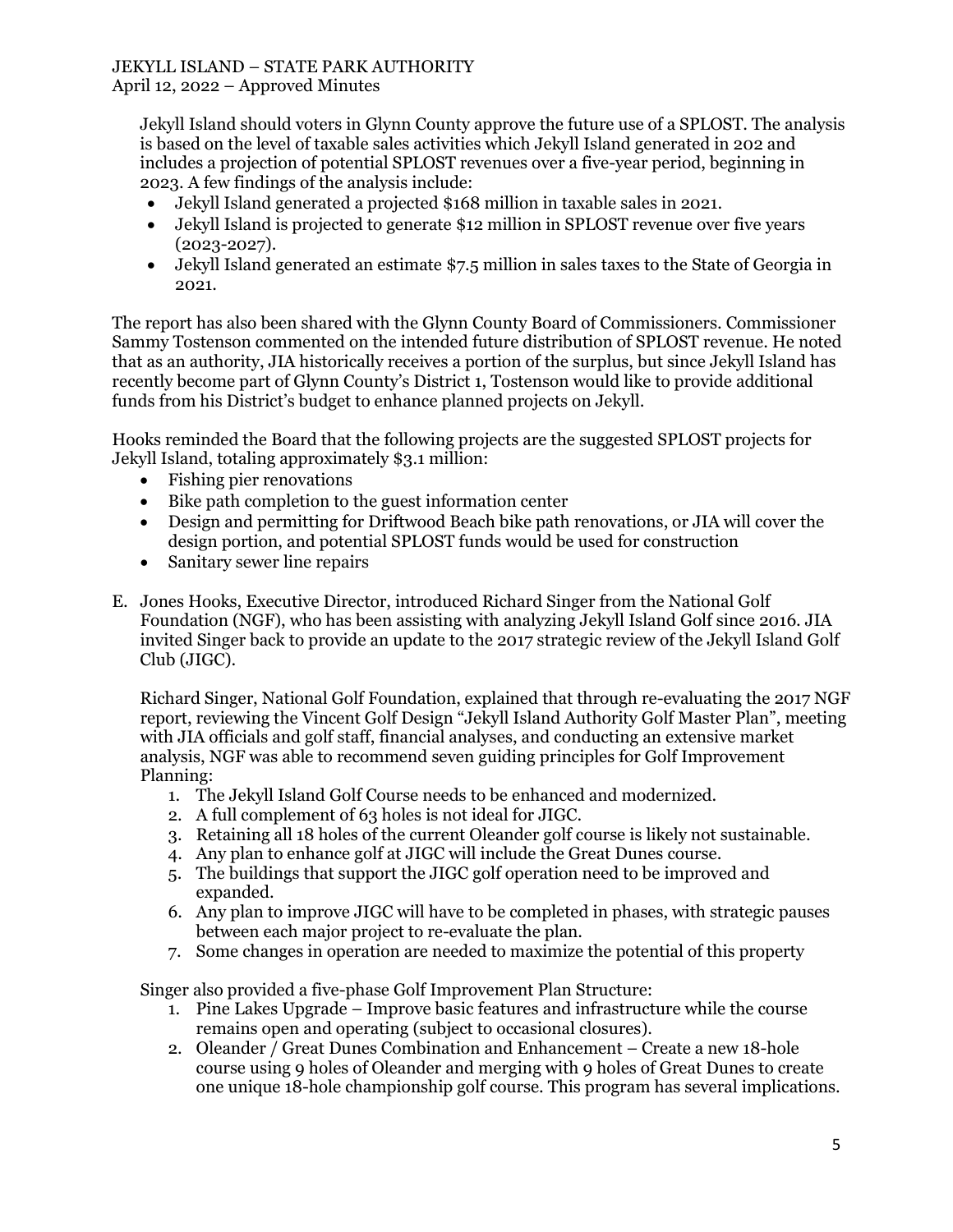April 12, 2022 – Approved Minutes

- 3. Structures Upgrade This phase will address changes to structures that support the golf facility operation – most notably clubhouse and maintenance facility.
- 4. New Indian Mound Program After pause and re-evaluation, a key decision for JIA with action contingent on performance of JIGC on 36 holes during Phase 2. IM could become: (1) a full 18-hole enhancement; or (2) some kind of "short" course (possibly only 9 holes).
- 5. Comprehensive Pine Lakes Enhancement/Renovation This phase will likely be at least 5+ years in the future and include a more comprehensive upgrade to irrigation and golf features (greens, tees, fairways, shaping, etc.) on the Pine Lakes GC.

Jones Hooks, Executive Director, reminded the Board and audience that a public session with Mr. Singer will immediately follow the Board meeting to allow for the public to ask questions or make comments. Additionally, a public comment portal will be available online for two weeks, and any comments received will be shared with NGF for their review before finalizing their report.

F. Jones Hooks, Executive Director, presented Resolution #R-2022-2 to express appreciation to Joe Wilkinson and his time as Chairman of the Board. Hooks read the resolution into the record which thanked Mr. Wilkinson for his support and commitment to the Jekyll Island Authority.

A motion to recommend Adoption of Resolution #R-2022-2 in Appreciation of Joe Wilkinson, Former Chairman was made by Mr. Krueger and seconded Dr. Evans. The motion carried unanimously.

- G. Dale Atkins, Chairman, presented the Chairman's Comments. He thanked Mr. Wilkinson for his service as chairman, and he spoke to how honored he is to be the current Chairman of the Board.
- H. Jones Hooks, Executive Director, presented the Executive Director's Report. He discussed the following points:
	- The Amphitheater Market Analysis is in the final stages of contract negotiations with the consulting firm, DLR Group.
	- Holiday Inn Resort has a new General Manager, Sylvia Wardzala
	- The Budget Meeting for the Fiscal Year 2023 budget will be a remote meeting scheduled for June 2, 2022.
	- The Ordinance Revision process continues. The first two chapters have been released online to the public for review. Additional chapters will be released through early May. The first reading is planned for the May 17th Board meeting.
	- The RFP released for the airport terminal did not receive any responsive bid packages by the stated deadline, so GDOT has recommended that the project administrators with POND, JIA's airport engineer, post the project for re-bid immediately.
	- A copy of a 1971 *Atlanta Journal Constitution* article highlighting tourism rates on Jekyll was provided to Board members. The article mentions a July 1, 1972 target deadline implemented by Governor Jimmy Carter for "Jekyll to be completely selfsustaining" as well as noting more than 2.7 million persons visited Jekyll the previous year, and that tourism had increased approximately 15% each year for the five previous years.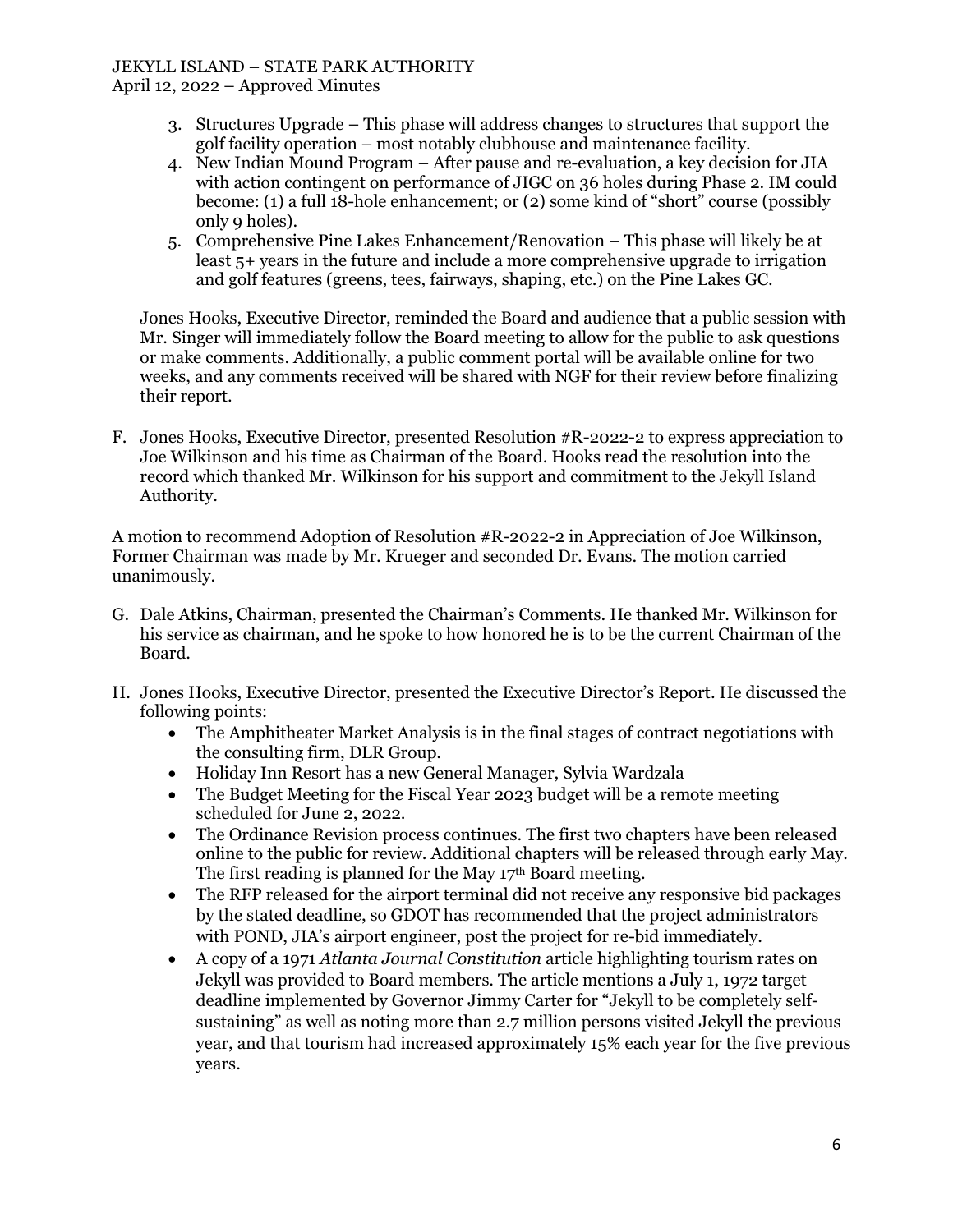#### JEKYLL ISLAND – STATE PARK AUTHORITY April 12, 2022 – Approved Minutes

Mr. Atkins opened the floor to public comments.

There were nine public comments:

- Ron Clay expressed concern for the rising hotel room rates on Jekyll Island and the proposed changes to the Jekyll Island Golf Course.
- Aaron Carone noted that he felt there was a loophole in the Master Plan for recreational area land use, and he suggested that loophole be closed to avoid future development on recreational areas, such as the golf course.
- Susan Middleton expressed concerns about what would happen to the back-nine holes of Oleander if a golf course improvement plan was implemented. She reiterated that current recreational areas should only be redeveloped into other recreational uses.
- Beverly Hopkins thanked JIA staff for their efforts to keep the mini-golf courses and playgrounds in good condition. She also asked if there was a possibility of an analysis of how capacity increases impact public safety on Jekyll Island.
- Jim Sherry expressed his concern with the proposed changes to the Jekyll Island Golf Club, noting potential cost increases to golfers wouldn't fit with the "average Georgian theme".
- Jon Stevenson suggested a survey be completed to assess the opinion of golfers on Jekyll Island to determine what they think of the current amenities. He also inquired about the revenue impact that golfers have at other businesses, such as hotels and restaurants.
- Craig Patterson thanked the JIA staff for their efforts to keep the residents updated on changes through the JIA website.
- Hettie Backes expressed concern about potential rising costs to golfers on Jekyll and encouraged looking into other sources of revenue for the golf course.
- Al Tate voiced his concern with over-capacity on Jekyll Island and encouraged the Board to think of additional ways to raise revenue without increasing development, such as finding multi-uses for the golf course.

After a five-minute break, the Chairman continued into the JIA Board Meeting.